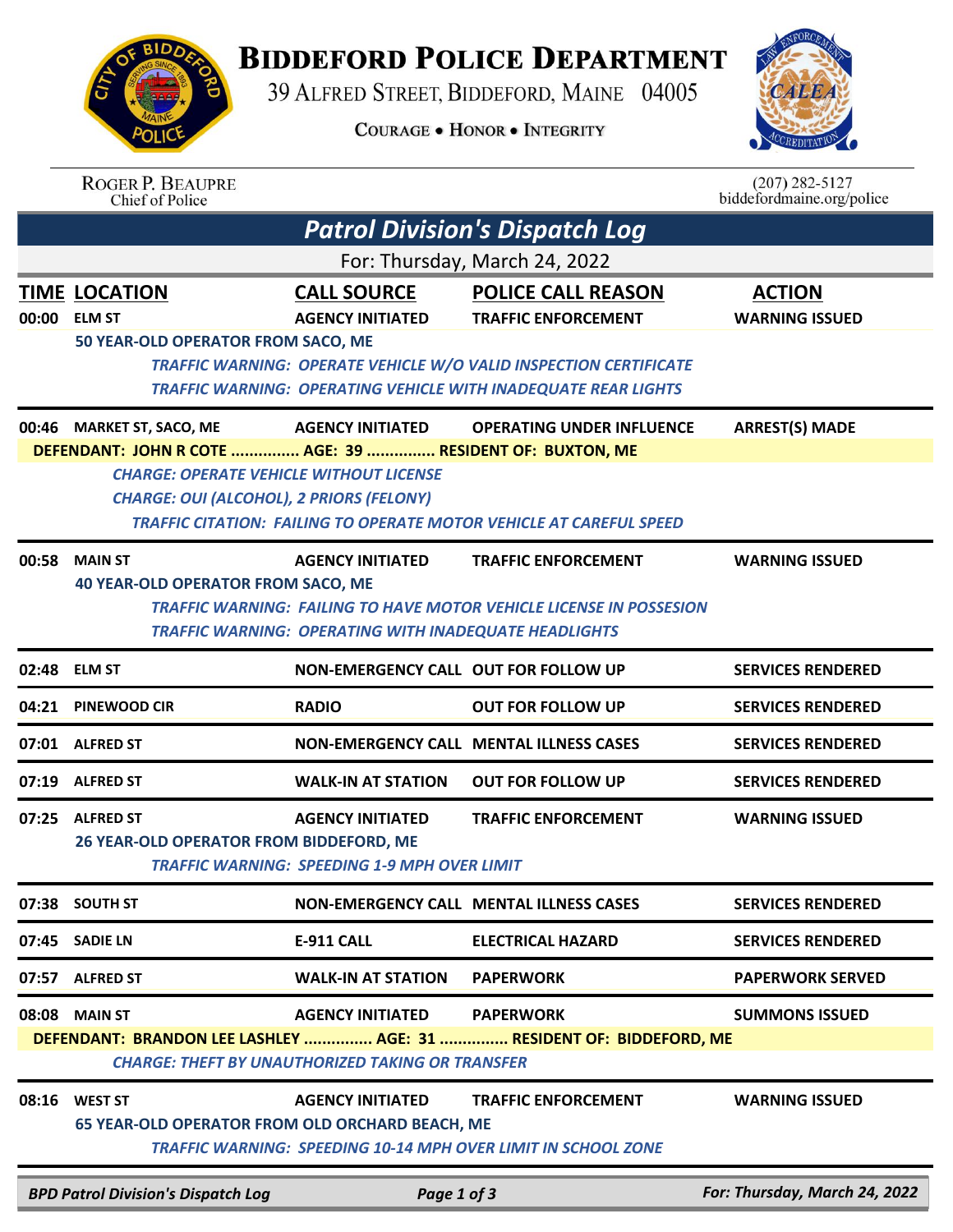|       | <b>TIME LOCATION</b><br>08:24 GRANITE ST                                                                                                                                                                                                                                                                                                                                                             | <b>CALL SOURCE</b><br><b>WALK-IN AT STATION</b>                                           | <b>POLICE CALL REASON</b><br><b>HARASSMENT</b>                                                  | <b>ACTION</b><br><b>SERVICES RENDERED</b> |  |  |
|-------|------------------------------------------------------------------------------------------------------------------------------------------------------------------------------------------------------------------------------------------------------------------------------------------------------------------------------------------------------------------------------------------------------|-------------------------------------------------------------------------------------------|-------------------------------------------------------------------------------------------------|-------------------------------------------|--|--|
|       | 08:47 ELM ST                                                                                                                                                                                                                                                                                                                                                                                         | <b>NON-EMERGENCY CALL CHECK WELFARE</b>                                                   |                                                                                                 | <b>SERVICES RENDERED</b>                  |  |  |
| 08:57 | <b>ALFRED ST</b><br>31 YEAR-OLD OPERATOR FROM BATH, ME                                                                                                                                                                                                                                                                                                                                               | <b>AGENCY INITIATED</b><br><b>TRAFFIC WARNING: OPERATING A DEFECTIVE MOTOR VEHICLE</b>    | <b>TRAFFIC ENFORCEMENT</b><br>TRAFFIC WARNING: OPERATE VEHICLE W/O VALID INSPECTION CERTIFICATE | <b>WARNING ISSUED</b>                     |  |  |
| 09:08 | <b>ELM ST</b><br>35 YEAR-OLD OPERATOR FROM BIDDEFORD, ME                                                                                                                                                                                                                                                                                                                                             | <b>AGENCY INITIATED</b><br><b>TRAFFIC WARNING: MOTOR VEHICLE UNSAFELY PASSING VEHICLE</b> | <b>TRAFFIC ENFORCEMENT</b>                                                                      | <b>WARNING ISSUED</b>                     |  |  |
|       | 09:08 SOUTH ST                                                                                                                                                                                                                                                                                                                                                                                       | <b>NON-EMERGENCY CALL MISSING PERSON</b>                                                  |                                                                                                 | <b>SERVICES RENDERED</b>                  |  |  |
|       | 09:16 ELM ST<br><b>AGENCY INITIATED</b><br><b>OPER AFTER SUSPENSION</b><br><b>SUMMONS ISSUED</b><br>DEFENDANT: NICHOLAS STEVEN POMMENVILLE  AGE: 28  RESIDENT OF: BIDDEFORD, ME<br><b>CHARGE: REFUSING TO SUBMIT TO ARREST OR DETENTION-REFUSAL TO STOP</b><br><b>CHARGE: OPERATE WHILE LICENSE SUSPENDED OR REVOKED, PRIOR</b><br>TRAFFIC WARNING: OPERATE VEHICLE W/O VALID INSPECTION CERTIFICATE |                                                                                           |                                                                                                 |                                           |  |  |
|       | 09:30 PEARL ST                                                                                                                                                                                                                                                                                                                                                                                       | <b>AGENCY INITIATED</b>                                                                   | <b>ANIMAL COMPLAINT</b>                                                                         | <b>WARNING ISSUED</b>                     |  |  |
| 09:56 | <b>WEST ST</b>                                                                                                                                                                                                                                                                                                                                                                                       | <b>AGENCY INITIATED</b>                                                                   | <b>COMMUNITY ENGAGEMENT</b>                                                                     | <b>SERVICES RENDERED</b>                  |  |  |
|       | 10:59 FOSS ST                                                                                                                                                                                                                                                                                                                                                                                        | <b>WALK-IN AT STATION</b>                                                                 | <b>SUSPICION</b>                                                                                | <b>REPORT TAKEN</b>                       |  |  |
| 11:13 | <b>HORRIGAN CT</b>                                                                                                                                                                                                                                                                                                                                                                                   | <b>AGENCY INITIATED</b>                                                                   | <b>CODES ENFORCEMENT</b>                                                                        | <b>SERVICES RENDERED</b>                  |  |  |
|       | 11:24 WATER ST                                                                                                                                                                                                                                                                                                                                                                                       | <b>AGENCY INITIATED</b>                                                                   | <b>COMMUNITY ENGAGEMENT</b>                                                                     | <b>SERVICES RENDERED</b>                  |  |  |
| 11:29 | <b>WATER ST</b>                                                                                                                                                                                                                                                                                                                                                                                      | <b>AGENCY INITIATED</b>                                                                   | <b>COMMUNITY ENGAGEMENT</b>                                                                     | <b>SERVICES RENDERED</b>                  |  |  |
|       | 12:02 ALFRED ST                                                                                                                                                                                                                                                                                                                                                                                      | <b>AGENCY INITIATED</b>                                                                   | <b>OUT FOR FOLLOW UP</b>                                                                        | <b>SERVICES RENDERED</b>                  |  |  |
|       | 12:38 GRANITE ST                                                                                                                                                                                                                                                                                                                                                                                     | NON-EMERGENCY CALL DISTURBANCE / NOISE                                                    |                                                                                                 | <b>SERVICES RENDERED</b>                  |  |  |
|       | 13:48 GRANITE ST                                                                                                                                                                                                                                                                                                                                                                                     | <b>NON-EMERGENCY CALL PAPERWORK</b>                                                       |                                                                                                 | <b>PAPERWORK SERVED</b>                   |  |  |
|       | 13:56 MOUNTAIN RD                                                                                                                                                                                                                                                                                                                                                                                    | <b>AGENCY INITIATED</b>                                                                   | <b>OUT FOR FOLLOW UP</b>                                                                        | <b>NEGATIVE CONTACT</b>                   |  |  |
|       | 14:24 ELM ST                                                                                                                                                                                                                                                                                                                                                                                         |                                                                                           | NON-EMERGENCY CALL VEHICLE CRASH - POLICE ONLY                                                  | <b>STATE FORM TAKEN</b>                   |  |  |
|       | 14:28 ALFRED ST + MARINER WAY                                                                                                                                                                                                                                                                                                                                                                        | <b>E-911 CALL</b>                                                                         | <b>TRAFFIC SIGNALS</b>                                                                          | <b>SERVICES RENDERED</b>                  |  |  |
|       | 15:04 MAIN ST                                                                                                                                                                                                                                                                                                                                                                                        | NON-EMERGENCY CALL FRAUD / SCAM                                                           |                                                                                                 | <b>REPORT TAKEN</b>                       |  |  |
|       | 15:20 PRECOURT ST + MOUNTAIN RD                                                                                                                                                                                                                                                                                                                                                                      | <b>AGENCY INITIATED</b>                                                                   | <b>DISABLED VEHICLE</b>                                                                         | <b>SERVICES RENDERED</b>                  |  |  |
| 15:31 | <b>MAIN ST</b>                                                                                                                                                                                                                                                                                                                                                                                       | <b>NON-EMERGENCY CALL BOLO</b>                                                            |                                                                                                 | <b>NEGATIVE CONTACT</b>                   |  |  |
| 15:45 | <b>GRAHAM ST</b>                                                                                                                                                                                                                                                                                                                                                                                     | <b>AGENCY INITIATED</b>                                                                   | <b>PAPERWORK</b>                                                                                | <b>NEGATIVE CONTACT</b>                   |  |  |
|       | 15:49 SACO FALLS WAY                                                                                                                                                                                                                                                                                                                                                                                 | <b>E-911 CALL</b>                                                                         | 911 MISUSE                                                                                      | <b>NEGATIVE CONTACT</b>                   |  |  |
|       | 16:01 GREEN ST                                                                                                                                                                                                                                                                                                                                                                                       | NON-EMERGENCY CALL DISTURBANCE / NOISE                                                    |                                                                                                 | <b>SERVICES RENDERED</b>                  |  |  |

*BPD Patrol Division's Dispatch Log Page 2 of 3 For: Thursday, March 24, 2022*